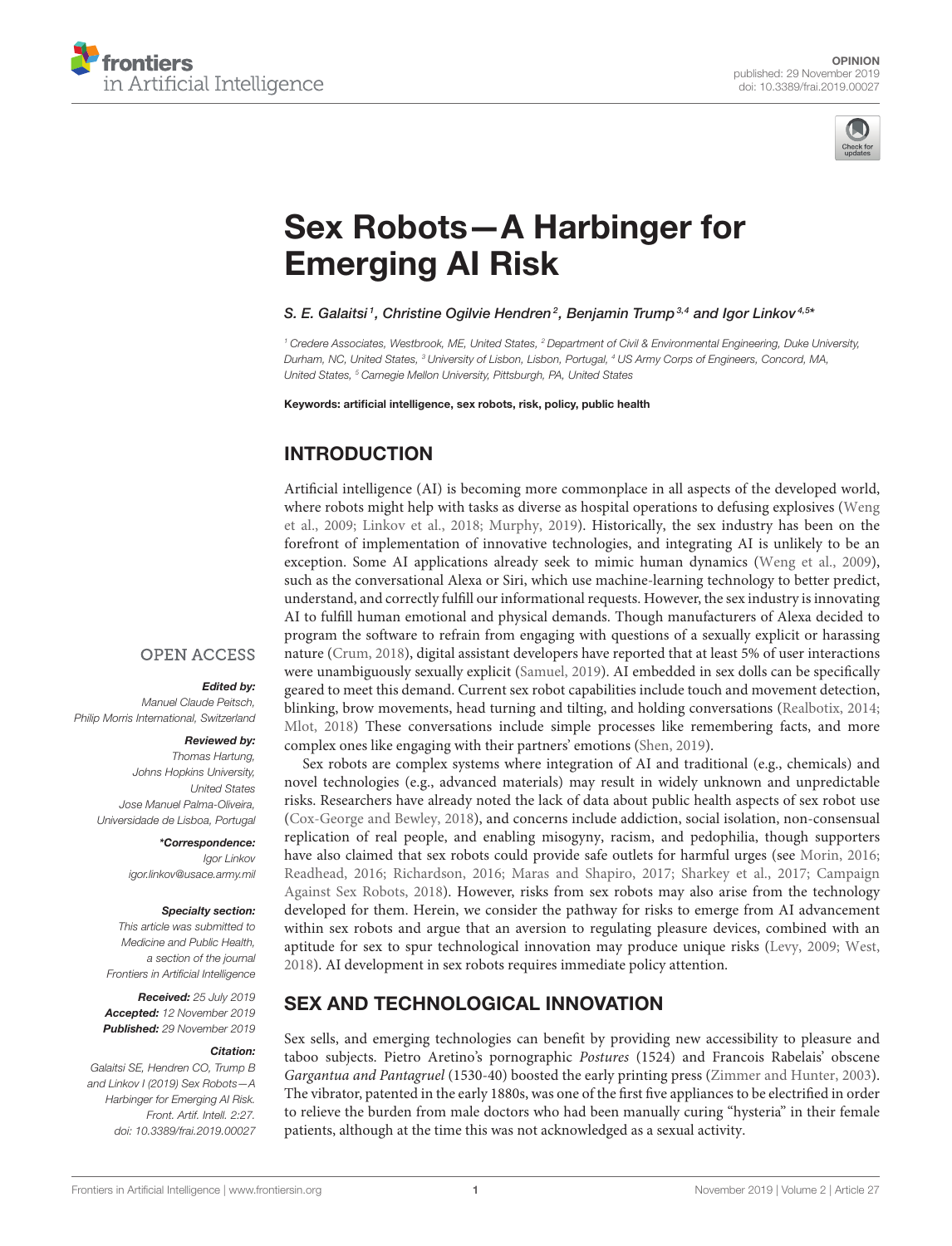The benefits of leveraging sex to drive emerging technology are particularly pronounced when products are intended for private consumption; for example, the VCR benefitted from an early surge in X-rated prerecorded tapes, which constituted half of all video sales in the late 1970s [\(Coopersmith, 2000\)](#page-2-10). By the mid-1980s, the demand for pornography had not diminished, but the rest of the film industry surpassed it in production. The early camcorder industry was similarly bolstered by the market for visual sex. Photography, paperback books, modern video conferencing, and even answering machines received early support from sex media consumers before the technologies went more mainstream. In perhaps its ultimate coup, pornography also helped establish the market for the internet [\(Coopersmith, 2000\)](#page-2-10). Should a similar development trajectory be anticipated for sex robots, wherein they will shed their sexual nature for the mainstream as their technology is transferred to profitable non-sexual purposes? In the future, non-sexual uses for human-resembling robots might include psychological therapy or companionship, and the future will reveal other uses commensurate with the capabilities that sex robots have acquired. Unlike most robotics industries, sex robots seek to provide an acceptable substitute for human companionship. Humanity is a long way from building robots that can be mistaken for humans, but given the goals of the AI development for sex robots, users may start ascribing them human features nonetheless.

# RISKS RELATED TO SEX ROBOTS

Sex robots' ability to physically and emotionally resemble actual people—usually idealized and hyper-sexualized women to provide gratifying intimate experiences is the key innovation and main risk driver. For example, a developer seeking to enhance the user experience with a sex robot may design a machine learning algorithm that builds trust between the human user and robot. Trust certainly benefits intimacy. But such a technology, once developed, may be deployed both within sex robots and other formats to induce user trust even potentially against the user's best interest. Advanced machine learning may allow robots to cultivate love and devotion, the ability to elicit personal information or to manipulate and influence behavior. These capabilities are all theoretically possible, and perhaps more importantly, they are profitable for AI sex robots to cultivate. With the worldwide sex technology reportedly worth 30 billion USD [\(Kleeman, 2017\)](#page-2-11), the market may incentivize the development of AI capabilities that may be vastly more consequential than blinking silicon sex dolls.

Existing risks for sex toys have been documented. Noting the sharp increase of emergency room visits for sex toy-related injuries after 1999, [Stabile \(2013\)](#page-3-8) appealed for regulation around sex toy labeling, safe design, and chemical testing. Conventional risks already demonstrated in sex toys include physical, biological and chemical, at levels that have compelled regulatory action in other product categories. For example, toxic phthalates that are banned in US children's toys due to risks of absorption through skin may comprise half the weight of some sex toys [\(Peters, 2006\)](#page-2-12), which are designed for contact with sensitive and highly absorptive body parts. Inexpensive jelly-like materials also account for significant chemical hazards posed by phthalates that have been linked directly to organ damage and reproductive impacts. Physical injuries can occur through product misuse, malfunction, and lack of labeling or standardization in products. Biological hazards include infection from improper use, and from the use of inexpensive porous materials that can harbor microbes. Both physical and biological hazards are already widely documented through the National Electronic Injury Surveillance System database.

This hazard information is highly relevant for consumer risk because exposure to sex toys is significant throughout the US population, with nearly half of men and over half of all women reporting their use. Furthermore, injuries from sex toys are likely underreported due to associated stigma; indeed, multiple injuries became serious and even resulted in death due to the hesitance of consumers to seek treatment. The quantitative risk data do not align with the relative treatment of other product categories vs. sex toys: the National Electronic Injury Surveillance System for consumer products reports higher rates of injury from sex toys than for the last five products selected to be addressed via an Advanced Notice of Proposed Rule Making (ANPRM). No ANPRMs have been issued for sex toys. The unmet safety needs for sex toys may offer useful insight in navigating the complex landscape of risks represented within sex robots.

In addition to enhancing conventional risks, internet-enabled sex toys and sex robots also pose new cybersecurity risks that cannot be fully addressed under existing regulatory processes for

<span id="page-1-0"></span>

|                           | <b>Exposure</b>                                                                              | <b>Hazards</b>                                                                                   | <b>Effects</b>                                               |
|---------------------------|----------------------------------------------------------------------------------------------|--------------------------------------------------------------------------------------------------|--------------------------------------------------------------|
| <b>Conventional risks</b> |                                                                                              |                                                                                                  |                                                              |
| Physical                  | Sex toy usage<br>$\approx$<br>54% women<br>$(18 - 60)$<br>45% men (18-60)<br>(Stabile, 2013) | Design,<br>electrification.<br>mis-labeling of<br>intended use                                   | Physical injury                                              |
| Biological                |                                                                                              | Microbial growth<br>on porous<br>surfaces or<br>disease transfers<br>through shared<br>equipment | Infections                                                   |
| Chemical                  |                                                                                              | Phthalates and<br>other toxic<br>materials, often<br>newly developed<br>or applied               | Long term organ<br>damage,<br>endocrine<br>disruption        |
| <b>New risks</b>          |                                                                                              |                                                                                                  |                                                              |
| Cyber                     | Unknown subset<br>of sex toy usage                                                           | Data collection.<br>remote hacking                                                               | Privacy violations,<br>blackmail<br>opportunities            |
| AI advancement            | Unknown                                                                                      | Machine-learning<br>to accomplish<br>objectives of robot<br>in a human form                      | Privacy violations,<br>blackmail,<br>manipulation,<br>others |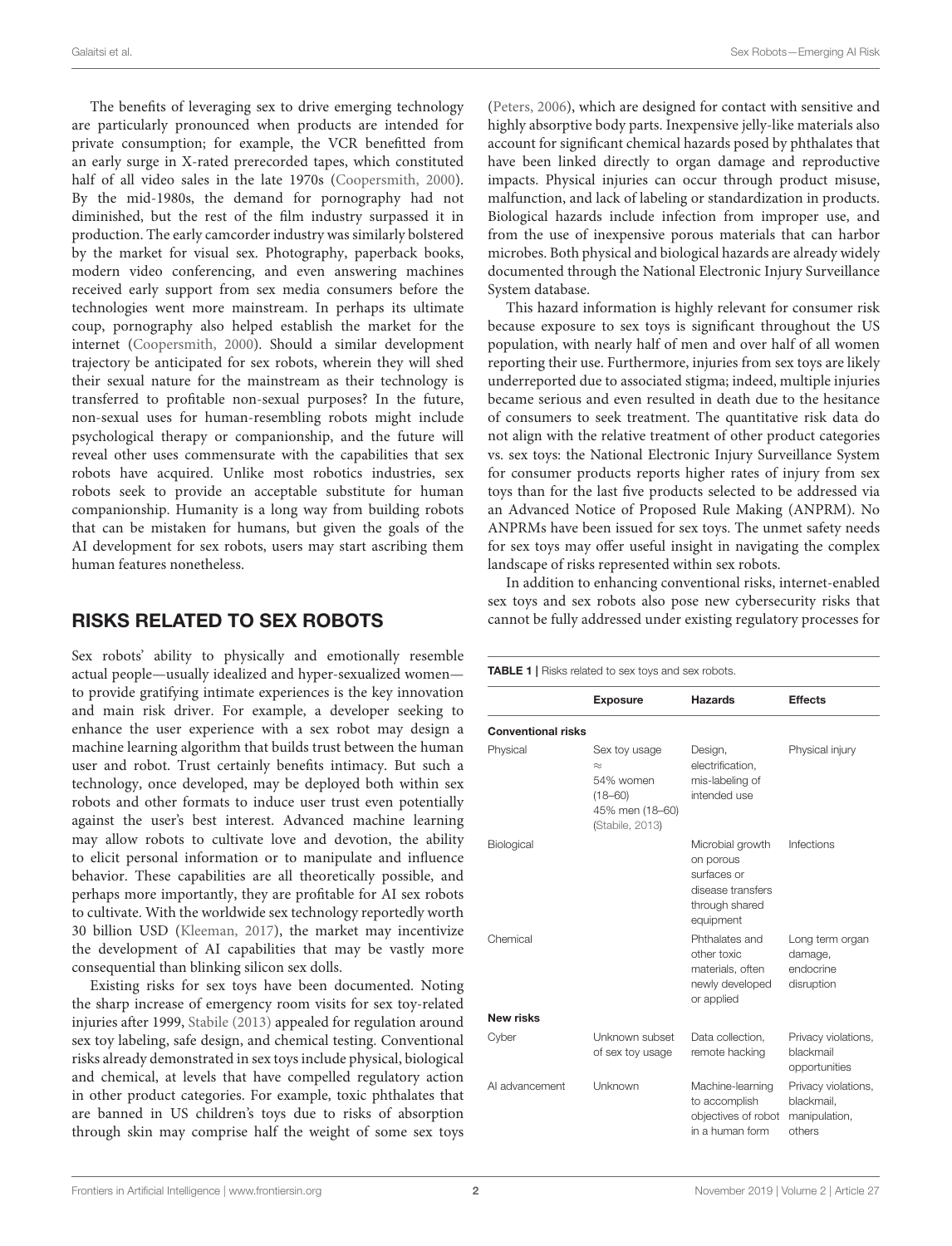other products. Such risks including lax security measures that allow uninvited parties to collect and store usage information or videos, or the potential hacking of remotely operated sex toys [\(Hern, 2016;](#page-2-13) [Burgess, 2018;](#page-2-14) [Devlin, 2018\)](#page-2-15). With the expiration of the teledildonics patent in August 2018, the cybersex toy industry is now poised for rapid expansion, but without protections in place for consumers [\(Kobie, 2018\)](#page-2-16). AI development for sex robots may increase consumer exposure to existing conventional risks and cybersecurity risks of sex toys (**[Table 1](#page-1-0)**).

# THE GOVERNMENT NEEDS TO PROTECT **CONSUMERS**

Existing regulations for sex toys fall under both the Consumer Product Safety Commission (CPSC) and the Food and Drug Administration (FDA). The CPSC oversees sex toy sales, but does not mandate or implement any labeling standards or testing, and the FDA has regulatory control over a small number of vibrators still archaically classified as obstetrical and gynecological medical devices. The remainder of sex toys, constituting the market's vast majority, are currently sold under the label "for novelty use only," which exempts them from regulation or mandatory safety testing. As [Stabile \(2013\)](#page-3-8) documents, consumers face risks from these toys, novelty use notwithstanding. Consumer risks from sex toys can be mitigated by subjecting them to federal standards as for other consumer products, but this has not yet been done.

Meanwhile, sexualized chatbots have already launched in several domains [\(Ellis, 2019\)](#page-2-17). The stakes of unregulated AI may be much more far-reaching and perhaps analogous to the

## **REFERENCES**

- <span id="page-2-19"></span>Bascandziev, I., and Harris, P. L. (2014). In beauty we trust: children prefer information from more attractive informants. Br. J. Dev. Psychol. 32, 94–99. doi: [10.1111/bjdp.12022](https://doi.org/10.1111/bjdp.12022)
- <span id="page-2-14"></span>Burgess, M. (2018). Smart dildos and vibrators keep getting hacked – but TOR could be the answer to safer connected sex. Wired Magazine. Available online at: [https://www.wired.co.uk/article/sex-toy-bluetooth-hacks-security](https://www.wired.co.uk/article/sex-toy-bluetooth-hacks-security-fix)[fix](https://www.wired.co.uk/article/sex-toy-bluetooth-hacks-security-fix) (accessed November 4, 2019).
- <span id="page-2-8"></span>Campaign Against Sex Robots (2018). Open Letter on the Dangerous Normalisation of Sex Dolls and Robots. Available online at: [https://campaignagainstsexrobots.](https://campaignagainstsexrobots.org/2018/07/28/an-open-letter-on-the-dangers-of-normalising-sex-dolls-sex-robots) [org/2018/07/28/an-open-letter-on-the-dangers-of-normalising-sex-dolls](https://campaignagainstsexrobots.org/2018/07/28/an-open-letter-on-the-dangers-of-normalising-sex-dolls-sex-robots)[sex-robots](https://campaignagainstsexrobots.org/2018/07/28/an-open-letter-on-the-dangers-of-normalising-sex-dolls-sex-robots) (accessed November 4, 2019).
- <span id="page-2-10"></span>Coopersmith, J. (2000). Pornography, videotape and the Internet. IEEE Technol. Soc. Mag. 19, 27–34. doi: [10.1109/44.828561](https://doi.org/10.1109/44.828561)
- <span id="page-2-4"></span>Cox-George, C., and Bewley, S. (2018). I, Sex robot: the health implications of the sex robot industry. BMJ Sex Reprod. Health 44, 161–164. doi: [10.1136/bmjsrh-2017-200012](https://doi.org/10.1136/bmjsrh-2017-200012)
- <span id="page-2-2"></span>Crum, R. (2018). Amazon's Alexa can now 'disengage' if asked sexually harassing questions. Siliconbeat. Available online at: [http://www.siliconbeat.com/](http://www.siliconbeat.com/2018/01/17/amazons-alexa-can-now-disengage-asked-sexually-harassing-questions/) [2018/01/17/amazons-alexa-can-now-disengage-asked-sexually-harassing](http://www.siliconbeat.com/2018/01/17/amazons-alexa-can-now-disengage-asked-sexually-harassing-questions/)[questions/](http://www.siliconbeat.com/2018/01/17/amazons-alexa-can-now-disengage-asked-sexually-harassing-questions/) (accessed July 22, 2019).
- <span id="page-2-15"></span>Devlin, K. (2018). Turned On: Science, Sex and Robots. New York, NY: Bloomsbury Publishing.
- <span id="page-2-17"></span>Ellis, E. G. (2019). You are already having sex with robots. Wired.com. Available online at: [https://www.wired.com/story/you-are-already-having](https://www.wired.com/story/you-are-already-having-sex-with-robots/)[sex-with-robots/](https://www.wired.com/story/you-are-already-having-sex-with-robots/) (accessed November 4, 2019).
- <span id="page-2-13"></span>Hern, A. (2016). Someone made a smart vibrator, so of course it got hacked. The Guardian. Available online at: [https://www.theguardian.com/technology/2016/](https://www.theguardian.com/technology/2016/aug/10/vibrator-phone-app-we-vibe-4-plus-bluetooth-hack) [aug/10/vibrator-phone-app-we-vibe-4-plus-bluetooth-hack](https://www.theguardian.com/technology/2016/aug/10/vibrator-phone-app-we-vibe-4-plus-bluetooth-hack)

current controversies surrounding social media platforms' ability to shape users' moods and perspectives [\(Linkov et al., 2019\)](#page-2-18). American society has already witnessed the capabilities of unseen algorithms to sow discord and polarization; how might this change when the algorithms stand before us in the form of idealized humans? [Bascandziev and Harris \(2014\)](#page-2-19) found that preschool children given conflicting information from two people tend to trust the more attractive person. Will this relationship hold when the attractive person is made of silicon, or appears as a virtual persona on a platform like Instagram?

More data are needed to characterize risks for sex robots and their AI capabilities, but government agencies must actively engage in gathering, analyzing, and acting upon the data. The drivers of the privacy shroud for sex-based technologies (e.g., misogynistic or religion-influenced views of normative sexuality) should be examined and in some cases challenged in order to forecast and responsibly manage future risks. AI innovation of sex robots may further expose people to the harms of sex toys while spurring the development of machine learning products. Regulators need to place this topic in the light and examine it with the same professional dispassionate objectivity that is granted to other consumer products.

## AUTHOR CONTRIBUTIONS

IL and CH formulated the problem statement for the paper, and SG gathered sources and conducted the research under guidance from CH, BT, and SG framed the argument, and SG drafted the paper, which was revised and finalized by CH, BT, and IL.

- <span id="page-2-11"></span>Kleeman, J. (2017). The race to build the world's first sex robot. The Guardian. Available online at: [https://www.theguardian.com/technology/2017/apr/27/](https://www.theguardian.com/technology/2017/apr/27/race-to-build-world-first-sex-robot) [race-to-build-world-first-sex-robot](https://www.theguardian.com/technology/2017/apr/27/race-to-build-world-first-sex-robot)
- <span id="page-2-16"></span>Kobie, N. (2018). The looming deluge of connected dildos is a security nightmare. Wired Magazine. Available online at: <https://www.wired.co.uk/article/teledildonics-hacking-sex-toys> (accessed July 22, 2018).
- <span id="page-2-9"></span>Levy, D. (2009). Love and Sex With Robots: The Evolution of Human-Robot Relationship. New York, NY: HarperCollins Publishers.
- <span id="page-2-0"></span>Linkov, I., Trump, B., Poinsatte-Jones, K., and Florin, M. V. (2018). Governance strategies for a sustainable digital world. Sustainability 10:440. doi: [10.3390/su10020440](https://doi.org/10.3390/su10020440)
- <span id="page-2-18"></span>Linkov, I., Trump, B. D., and Roslycky, L. (2019). Resilience and Hybrid Threats: Security and Integrity for the Digital World. Clifton, VA: IOS Publications.
- <span id="page-2-7"></span>Maras, M. H., and Shapiro, L. R. (2017). Child sex dolls and robots: more than just an Uncanny Valley. J. Internet Law 21, 3–17.
- <span id="page-2-3"></span>Mlot, S. (2018). Sex robot samantha upgraded with moral code. Geek.com. Available online at: [https://www.geek.com/tech/sex-robot-samantha](https://www.geek.com/tech/sex-robot-samantha-upgraded-with-moral-code-1743756/)[upgraded-with-moral-code-1743756/](https://www.geek.com/tech/sex-robot-samantha-upgraded-with-moral-code-1743756/) (accessed July 22, 2019).
- <span id="page-2-5"></span>Morin, R. (2016). Can Child Sex Dolls Keep Pedophiles From Offending? Washington, DC: The Atlantic.
- <span id="page-2-1"></span>Murphy, R. (2019). Introduction to AI Robotics. Cambridge, MA: MIT press.
- <span id="page-2-12"></span>Peters, R. J. B. (2006). Determination of Phthalates in Sex Toys. Greenpeace Netherlands, Environment, Health and Safety. Available online at: [https://storage.googleapis.com/planet4-netherlands-stateless/2018/06/](https://storage.googleapis.com/planet4-netherlands-stateless/2018/06/determination-of-phtalates-in.pdf) [determination-of-phtalates-in.pdf.](https://storage.googleapis.com/planet4-netherlands-stateless/2018/06/determination-of-phtalates-in.pdf)
- <span id="page-2-6"></span>Readhead, H. (2016). Someone built a Scarlet Johansson robot from scratch to fulfill a childhood dream. Metro. Available online at: [https://metro.co.uk/2016/](https://metro.co.uk/2016/04/01/someone-built-a-scarlet-johansson-robot-from-scratch-to-fulfil-a-childhood-dream-5788714) [04/01/someone-built-a-scarlet-johansson-robot-from-scratch-to-fulfil-a](https://metro.co.uk/2016/04/01/someone-built-a-scarlet-johansson-robot-from-scratch-to-fulfil-a-childhood-dream-5788714)[childhood-dream-5788714](https://metro.co.uk/2016/04/01/someone-built-a-scarlet-johansson-robot-from-scratch-to-fulfil-a-childhood-dream-5788714) (accessed November 4, 2019).